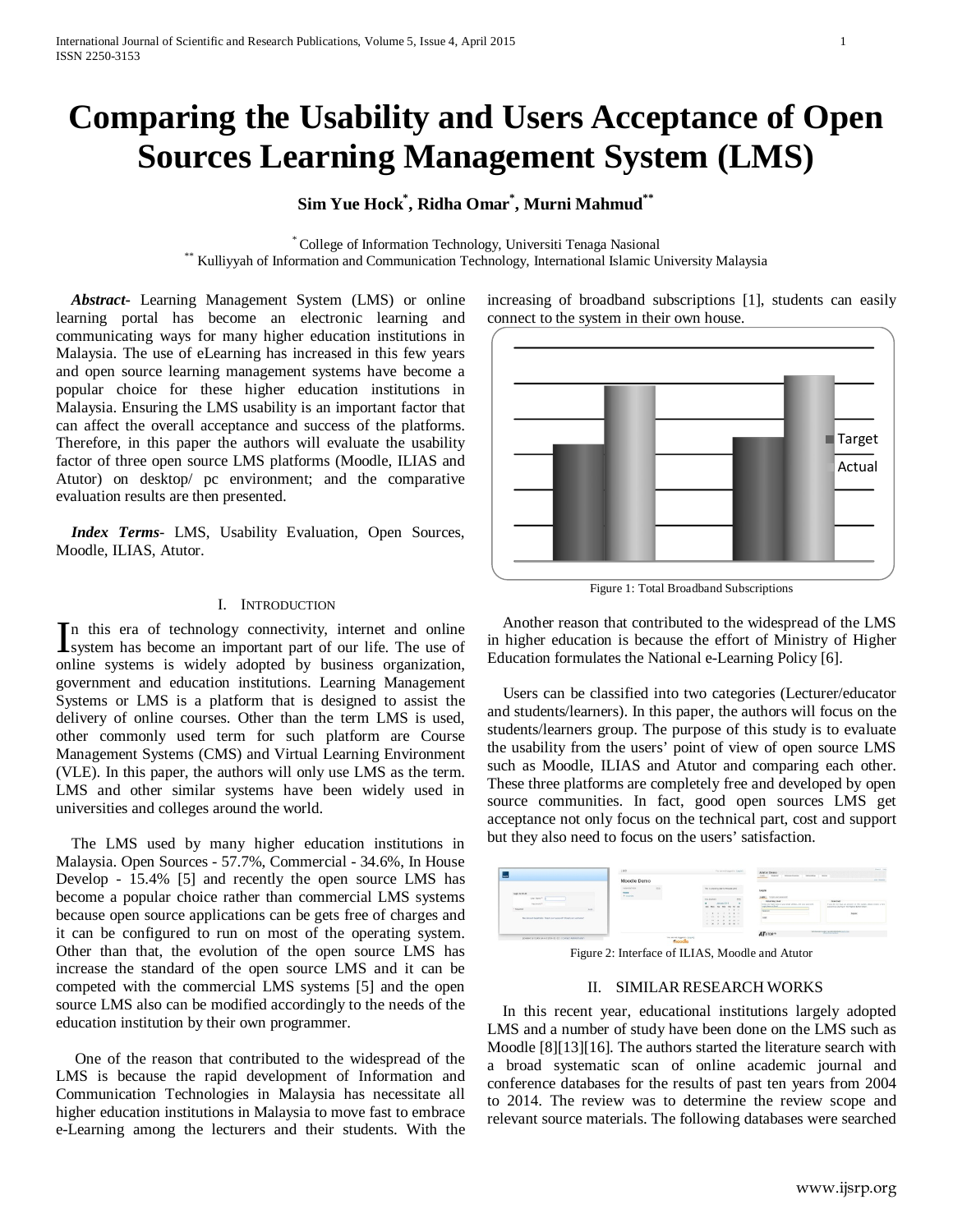are IEEE Xplore, Google Scholar for academic conference papers and ScienceDirect.

The classification process of paper is done based on:

- Title, abstract and discussion/conclusions sections of the paper and then determined its main topic.
- LMS of others researcher used and the methods they use to evaluate the usability of the LMS.

Table 1 (Table 1, in Appendix 1) show the previous similar work that has done to the study. Base on the study done at Table 1, it shows that the most popular methods for researchers to evaluate usability are using questionnaire based no matter it is paper base or online [9][12][13][15]. Follow by heuristic evaluation methods [10][11][14]. Other evaluation methods such as Shackel's proposal [16], DECIDE framework by Preece [8] and evaluate technical aspect and functions [7] also been use by researchers. We summarized the criteria in Table II.

Table II: DIFFERENT EVALUATION METHODS USED IN REVISED PAPERS TO EVALUATE USABILITY OF LMS

| <b>Evaluation Methods</b>             | <b>Number of Papers</b> |
|---------------------------------------|-------------------------|
| <b>Ouestionnaire Based</b>            |                         |
| <b>Heuristic Evaluation</b>           |                         |
| Shackel's Proposal                    |                         |
| <b>DECIDE</b> Framework               |                         |
| <b>Technical Aspect and Functions</b> |                         |

#### III. EVALUATION METHODS

#### *A. LMS Evolution*

This study took place in January 2015 where three platforms Atutor(Version 2.2)[2], ILIAS(Release 4.4.6)[3] and Moodle(Version 2.8.1)[4] have been setup earlier using the latest stable version of these LMS and, default layouts and configurations. Some contents were uploaded into these same LMS's standards templates such as class introduction, assignment, slide, video and quiz to simulate the real environment. The content is exactly same for the three demo LMS platforms.

#### *B. Students Profile Test Plan*

 Eighteen students are participating in this study base on a voluntary basis. The participants are from COIT (College of Information Technology, UNITEN) and their age is between 19 to 23 years old, (profile given in Table III).

|  |  | Table III: STUDENTS PROFILE |  |
|--|--|-----------------------------|--|
|--|--|-----------------------------|--|

| <b>Sex</b> | <b>Experience with online</b><br>systems | <b>Experience with LMS</b> |  |
|------------|------------------------------------------|----------------------------|--|
|            | 'es                                      | Yes                        |  |
|            |                                          |                            |  |

#### *C. Test Plan*

This study involves usability testing and user's acceptance test of these LMS's. During the usability testing phase, goal is set by the researcher and the researcher and tester will brief the participant for the tasks that participant will involves using LMS to work on the tasks using the demo system and in real time.

Each time after completing the set of LMS tasks, participant is requested to give comments in the online survey forms made available through the LMS system for the user acceptance results. The final result from this real-time test can be used to show how the usability and user acceptance of the LMS.



Figure 3: Performance Measurement for LMS

### *D. Data Collection*

During the usability test, test participants been separate into 6 groups, refer Table IV. Each group will have to start with different sequence of LMS; this is to make sure the test is fair and not bias for any of the LMS.

Table IV: GROUP WITH DIFFERENT LMS SEQUENCE

| Group 1 | Moodle       | <b>ILIAS</b> | Atutor       |
|---------|--------------|--------------|--------------|
| Group 2 | Moodle       | Atutor       | <b>ILIAS</b> |
| Group 3 | Atutor       | <b>ILIAS</b> | Moodle       |
| Group 4 | Atutor       | Moodle       | <b>ILIAS</b> |
| Group 5 | <b>ILIAS</b> | Atutor       | Moodle       |
| Group 6 | <b>ILIAS</b> | Moodle       | Atutor       |

All participants have been requested to perform a set of tasks for the usability test. The default username and password has been given to the participant. The tasks are:

Task 1 – Login, update information and change password

Task 2 – Enroll in class and download a specific document

Task 3 – Do online quiz or test

Task 4 – Upload specific assignment to the LMS system

Task 5 – Do the online survey and submit it to the system

A tester will record the time use by the participant to complete each of the task and the error they made when doing the tasks. Each task has been given a maximum time of 5 minutes to complete it. If the participant cannot finish the tasks in the given time, 5 minutes will be records as the time for the tasks. When the participant starts the usability test, testers are not allowed to interacting with the participant because it will affect the performance data.

## IV. RESULTS AND DISCUSSIONS

 Figure 4 shows the overall average time used by participants to complete the tasks in different LMS. From the result, we can see that participant's use less time in Moodle platforms compare to Atutor and ILIAS in task 1, task 2 and task 5. However for task 3 and task 4, participant's use less time in Atutor compare to Moodle and ILIAS. In the results, we also can see that ILIAS using the longer time for all five tasks compare to other two LMS. This is because ILIAS interface is not attractive to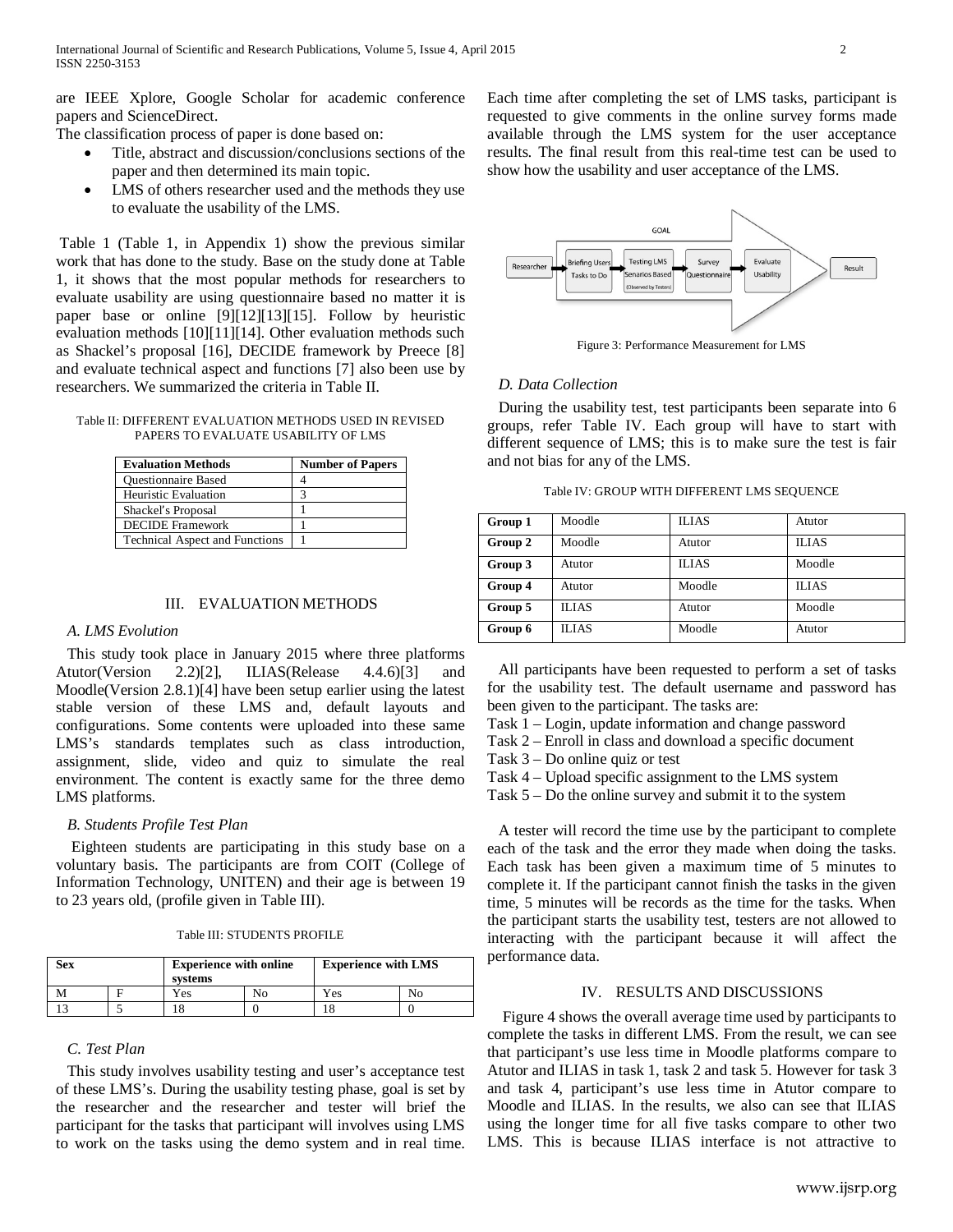participants and the system is not easy to use compare to other two LMS platforms.



 Figure 5 shows that the average time used by participant to complete the task based on different groups. From our tester's observation toward participants during usability testing, most of the users like to use the back button rather than use the correct link to the tasks. These phenomena can be seen not only in one of the LMS but in all three LMS platforms. Participants are aware of the correct link location but them still using the back button to go back certain page to complete the tasks. Due to these phenomena, it makes most of the participants take longer time to complete the given tasks and reduce the efficiency of the LMS.



Figure 5: Average time (in second) used by participant in each task and different group

 Figure 6 shows the satisfaction results of the LMS base on participant's opinion. We can see that Moodle is the popular choice follow by Atutor based on our study. Participants choose Moodle because they feel the interface is clean and the content is all place in same page. Participants that choose Atutor feel that the icons in Atutor are attractive and the LMS are easy to use.

However, no participants choose ILIAS because they feel that ILIAS is complicated and not user friendly.



### V. CONCLUSION

This paper has presented a usability evaluation of three well known open source LMS: Atutor, ILIAS and Moodle. Base on the results we obtain from our study, it shown that Moodle are most easy to use follow by Atutor and lastly are ILIAS that no participant chooses. However it does not mean that ILIAS system are not good because the three LMS is having the similar functions just the default interface of ILIAS is more complicated compare to the other two LMS and not accepted by our participants.

In future work, we plan to include wider testing participants including students with different profiles such as engineering student and business students or students that don't have experience with LMS. Our work will continue with the usability test in search for an improved user experience and user acceptance with open sources LMS.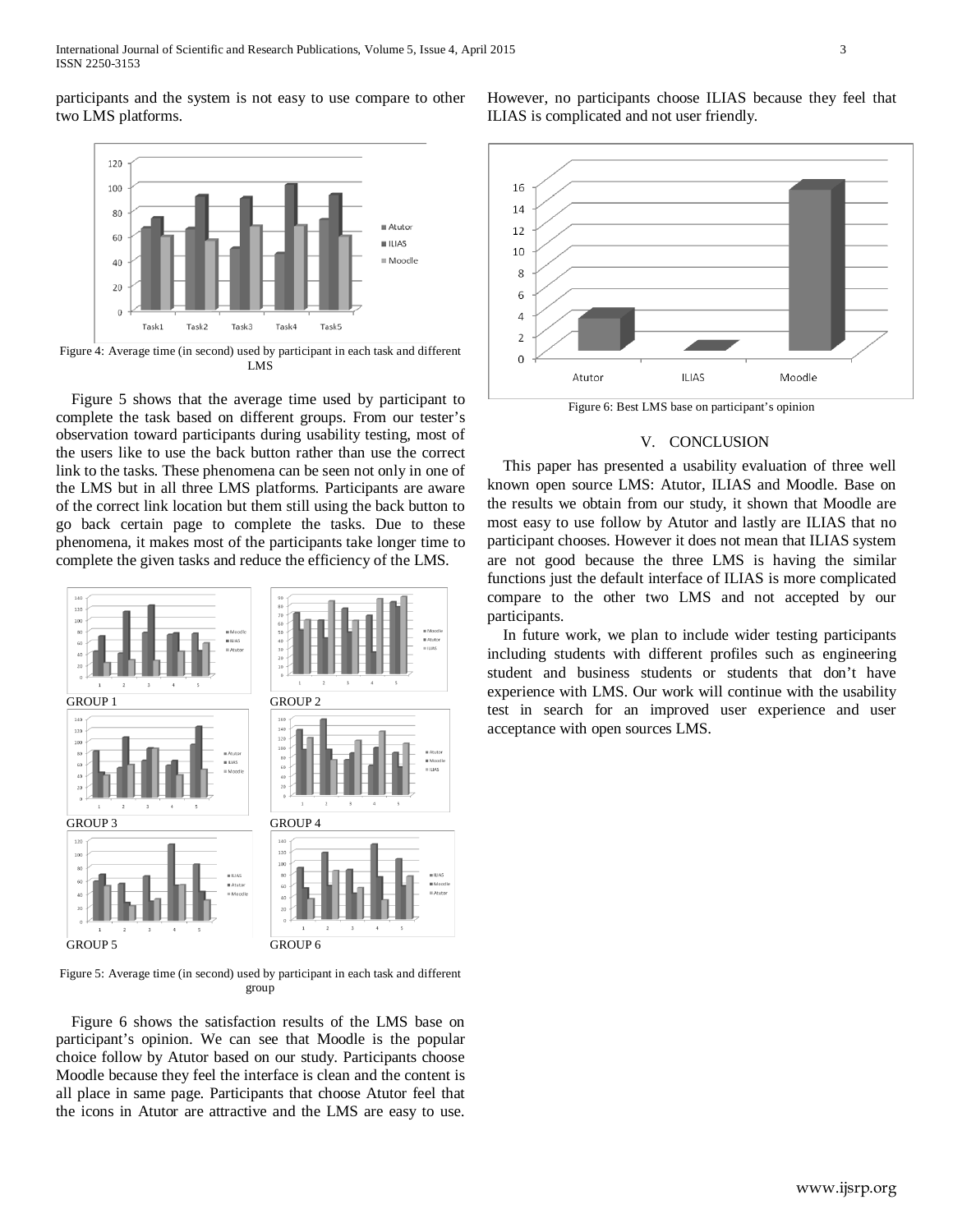| <b>AUTHORS</b>                 | <b>YEARS</b> | LMS                                                    | <b>METHODS</b>                                                                                  | <b>OUTCOME</b>                                                                                                                                                           |
|--------------------------------|--------------|--------------------------------------------------------|-------------------------------------------------------------------------------------------------|--------------------------------------------------------------------------------------------------------------------------------------------------------------------------|
| Lengyel et al                  | 2006         | Moodle and Atutor                                      | Examine, Compare and Evaluating:<br>Technical flexibility, Learning tools<br>and Usability      | Both platforms are compatible with SCORM standards                                                                                                                       |
| Melton                         | 2006         | Moodle                                                 | DECIDE framework by Preece                                                                      | Language and lacking the skills may affect the usability                                                                                                                 |
| Hatzilygeroudis et<br>al       | 2007         | EX-COFALE based on<br>ATutor                           | evaluation<br><b>Ouestionnaire</b><br>based<br>studies                                          | Improvements on the use of videos and photographs could<br>provide helpful visual aid to the training experience.                                                        |
| Kakasevski et al               | 2008         | Moodle                                                 | <b>Heuristics Evaluation</b>                                                                    | Moodle was tested as systems and the results along with<br>expert's opinions are share to all users of the system for a<br>compact and coherent user friendly in Moodle. |
| Martin et al                   | 2008         | Sakai<br>Moodle.<br>and<br>$dot$ RN                    | Heuristics Evaluation: 10 Nielsen<br>Heuristics                                                 | dotLRN got the highest score from the heuristics study, Sakai<br>obtained a second position, and Moodle is significantly behind.                                         |
| Al-Sarrayrih et al             | 2010         | ISIS based on Moodle                                   | Questionnaire based on SUS and<br><b>CSUO</b>                                                   | Evaluate ISIS based on ISO-9126 Standard, which are<br>Functionality, Usability, and Reliability                                                                         |
| Baytiyeh                       | 2011         | Moodle                                                 | Online survey - based on the five<br>attributes<br>usability<br>based<br>on<br>Nielsen's theory | Testing the usability of the CMS and show the importance of<br>competitive Free Open Source Software                                                                     |
| Almarashdeh et al              | 2011         | Distance<br>Learning<br>Management<br>System<br>(DLMS) | <b>Heuristic Evaluation</b>                                                                     | Reviewed and discussed the strengths and weaknesses of the<br>DLMS prototype                                                                                             |
| García-Solórzano<br>et al      | 2012         | AdVisor                                                | <b>Online Questionnaire</b>                                                                     | Most of the current CMS are far from having pedagogical<br>foundations and more research in this field is needed.                                                        |
| Thuseethan<br>and<br>Kuhanesan | 2014         | Moodle                                                 | Shackel"s proposal                                                                              | Show the overall level of the effectiveness of LMS constructed<br>in students point of view                                                                              |

### APPENDIX 1

TABLE I: PREVIOUS SIMILAR WORK DONE BY RESEARCHERS

a. SCORM: Shareable Content Object Reference Model

b. SUS: System Usability Scale

c. CSUQ: Computer System Usability Questionnaire

# APPENDIX 2

# EVALUATION FORMS

Profiling - Ask the question below before start the task

 $M/F - V$  at table below.

Experience with online systems? Yes/No v at table below.

Experience with LMS? Yes/No V at table below.

#### **GROUP** - Each group start with different LMS

| <b>Group 1</b> | Moodle        | <b>ILIAS</b>  | <b>Atutor</b> |
|----------------|---------------|---------------|---------------|
| <b>Group 2</b> | Moodle        | <b>Atutor</b> | <b>ILIAS</b>  |
| <b>Group 3</b> | <b>Atutor</b> | <b>ILIAS</b>  | Moodle        |
| <b>Group 4</b> | <b>Atutor</b> | Moodle        | <b>ILIAS</b>  |
| <b>Group 5</b> | <b>ILIAS</b>  | Atutor        | Moodle        |
| Group 6        | <b>ILIAS</b>  | Moodle        | Atutor        |

#### Task - Explain the task to the users. Record the time for each task.

Task 1 - Login & change password/update info

Task 2 - Enroll in a class and download document

Task 3 - Do online quiz/test

Task 4-Upload assignment to system

Task 5-Do the online survey and submit it

| No. | мI | F. | Yes | No <sub>1</sub> | Yes No |  | Group   Task 1 | Task 2 | Task <sub>3</sub> | Task 4 | Task 5 |
|-----|----|----|-----|-----------------|--------|--|----------------|--------|-------------------|--------|--------|
| 1.  |    |    |     |                 |        |  |                |        |                   |        |        |
|     |    |    |     |                 |        |  |                |        |                   |        |        |
|     |    |    |     |                 |        |  |                |        |                   |        |        |
| 2.  |    |    |     |                 |        |  |                |        |                   |        |        |
|     |    |    |     |                 |        |  |                |        |                   |        |        |
|     |    |    |     |                 |        |  |                |        |                   |        |        |
| 3.  |    |    |     |                 |        |  |                |        |                   |        |        |
|     |    |    |     |                 |        |  |                |        |                   |        |        |
|     |    |    |     |                 |        |  |                |        |                   |        |        |
| 4.  |    |    |     |                 |        |  |                |        |                   |        |        |
|     |    |    |     |                 |        |  |                |        |                   |        |        |
|     |    |    |     |                 |        |  |                |        |                   |        |        |
| 5.  |    |    |     |                 |        |  |                |        |                   |        |        |
|     |    |    |     |                 |        |  |                |        |                   |        |        |